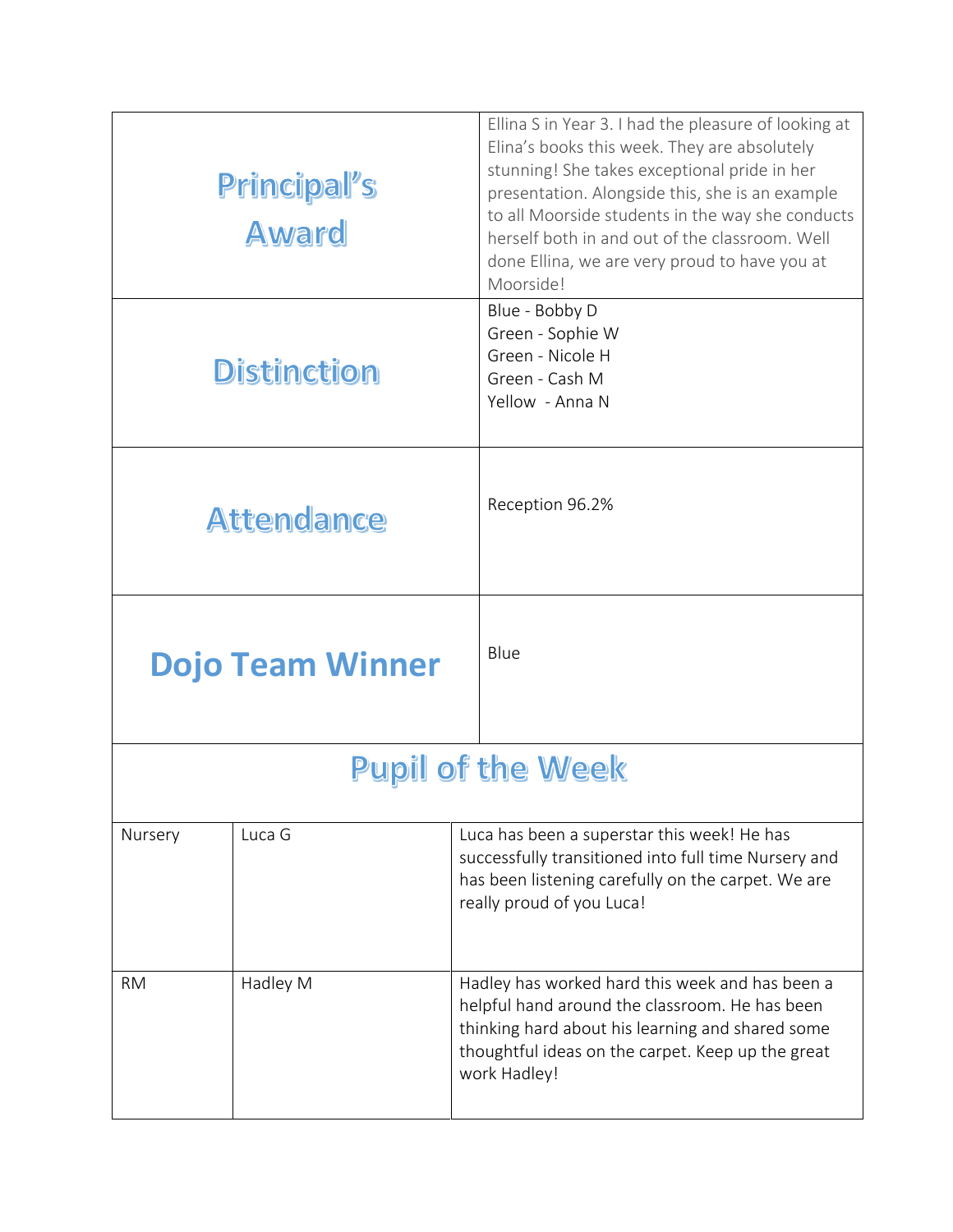| <b>RC</b> | Luna B    | Luna has a really positive and cheery attitude to<br>school life. She has been keen to learn and is trying<br>particularly hard with her reading at home. I have<br>been really impressed with the great start she has<br>made! Keep up the great effort Luna! |
|-----------|-----------|----------------------------------------------------------------------------------------------------------------------------------------------------------------------------------------------------------------------------------------------------------------|
| 1F        | Rickson L | Rickson has been working incredibly hard this week.<br>He has been trying to work independently and is<br>making sure all his work is completed to a good<br>standard. I am proud of Rickson and I am sure he is<br>proud of himself. Keep up the great work!  |
| 1B        | Oliver H  | Oliver is a fantastic role model in 1B. He is always<br>listening, following instructions, and takes pride in<br>his work. He contributes to all lessons, and has been<br>sharing his knowledge of London this week. Keep<br>being brilliant Oliver!           |
| 2T        | Iris N    | Iris is an absolute superstar. She puts her best into<br>everything that she does and is always doing the<br>right thing. She is a role model to others, keep up<br>the fantastic work Iris!                                                                   |
| 2PR       | Tyga-Lily | Tyga-Lily is a role model pupil in Year 2. Her<br>behaviour is excellent, she listens well and is so<br>resilient. She takes on board any feedback that her<br>teachers give and is always striving to improve.<br>What a fab start to the year!               |
| 3R        | Funso     | Funso has been working hard in his writing and<br>responds to feedback to uplevel his work. He reads<br>every night and this effort is really paying off in his<br>writing. Well done Funso!                                                                   |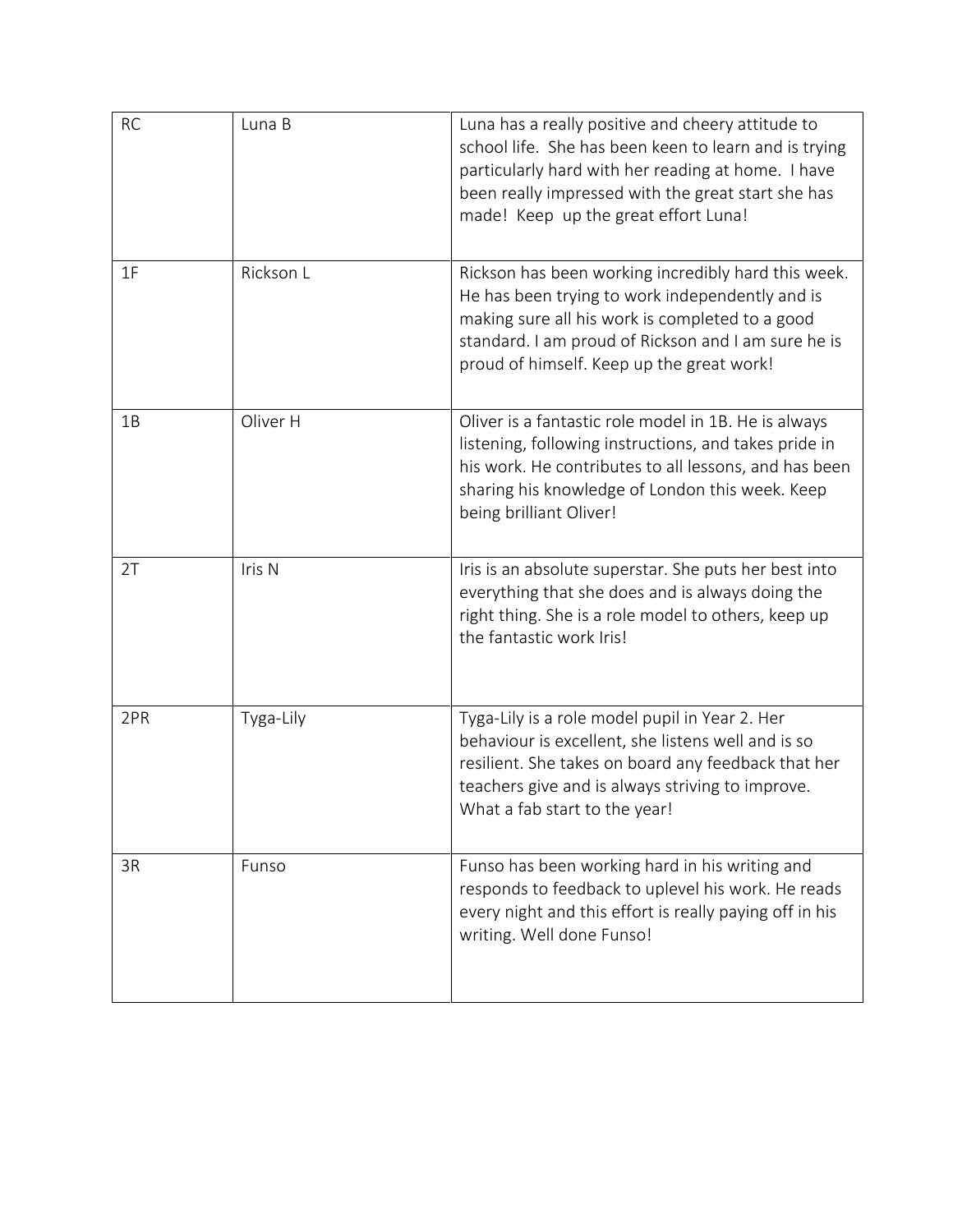| ЗF | Boe l | Boe has settled into her new school and new class      |
|----|-------|--------------------------------------------------------|
|    |       | well. She is always listening and working hard. She is |
|    |       | already modelling the Moorside values and              |
|    |       | expectations. We are very happy she has joined 3F!     |
|    |       | Well done Boe.                                         |
|    |       |                                                        |

Reader of the week:

Ire Jimoh – We started reading plus in Y3 this week and not only has he worked his socks off in class, but also gone home and worked on his reading plus more, and still found time to read his reading book! Keep up the hard work Ire!

| 4R | Aarav  | Aarav has been working super hard and putting in<br>solid effort this week in all lessons. Aaray is<br>noticeably always the first child lined up sensibly<br>and quietly when walking in and out of school -<br>setting the perfect example to the rest of the<br>students. Aaray has been a fantastic reader at home<br>and brings his reading record daily to show off his<br>reading abilities - well done Aarav, keep it up! |
|----|--------|-----------------------------------------------------------------------------------------------------------------------------------------------------------------------------------------------------------------------------------------------------------------------------------------------------------------------------------------------------------------------------------------------------------------------------------|
| 4A | Nela B | Nela has worked incredibly hard this week. She is<br>pushing herself in all of her work and produced an<br>excellent piece of descriptive writing in English. She<br>collaborates well with the other children as she is<br>such a kind, patient and understanding pupil. Well<br>done, Nela - keep up the hard work!                                                                                                             |

Reader of the week:

Jack H 4R – Jack is incredible when it comes to reading at home. He never fails to bring in his reading record and reads a book every single night! He blows me away each morning when he tells me about the books that he has been reading – keep it up Jack, you're doing great!

| Lucas C | Lucas has been a star and has settled into year 5    |
|---------|------------------------------------------------------|
|         | really well. He's been coming into school with a big |
|         | smile every day and has done some really great       |
|         | work both collaboratively and independently. Well    |
|         | done Lucas!                                          |
|         |                                                      |